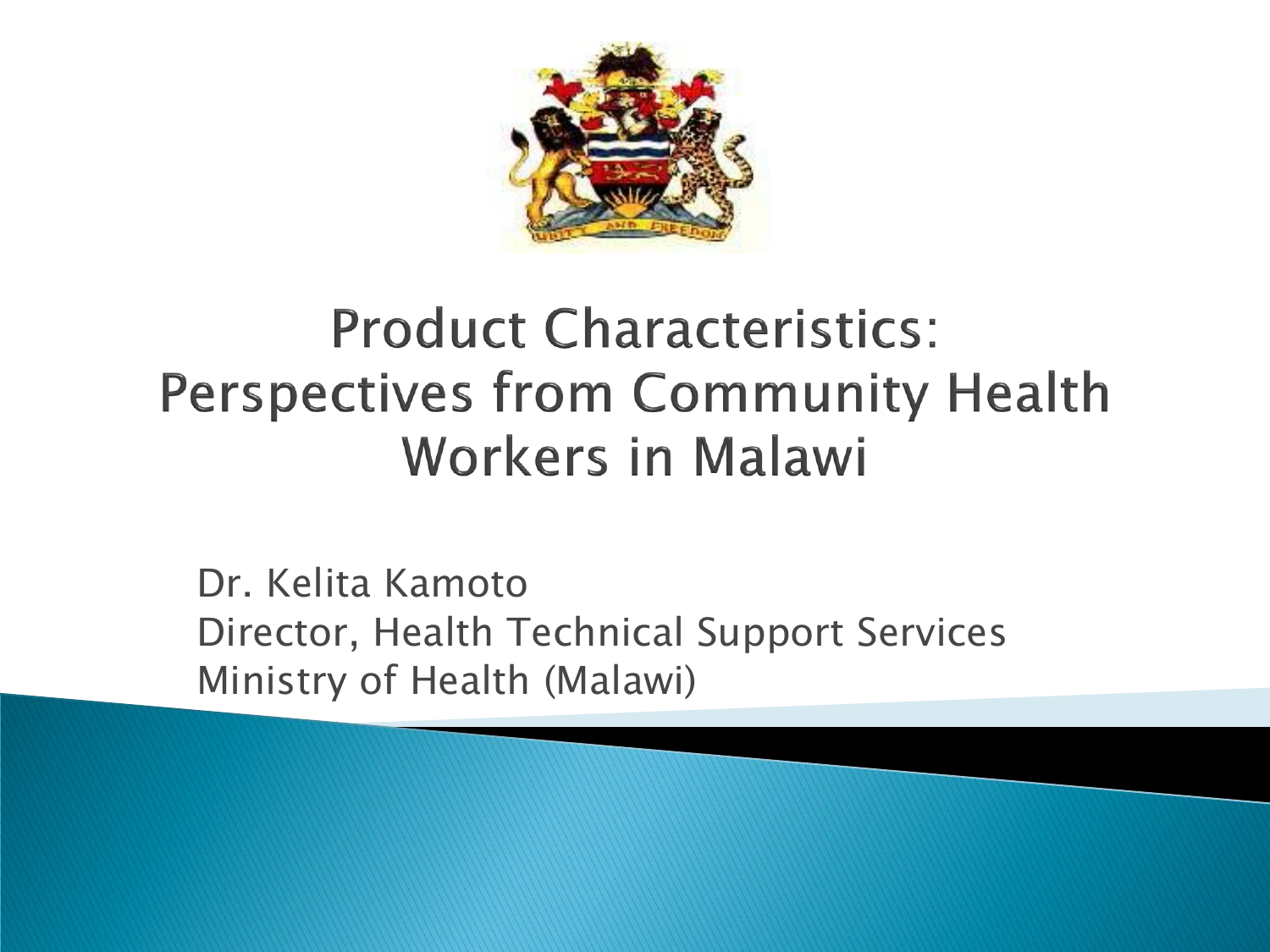# Background

- Malawi"s neonatal, infant and young child mortality rate estimated at ~330,000/yr (infant mortality rate is 65 and under 5 Mortality rate is 100 as at August 2010)
- $\triangleright$  60% of  $\lt5$  deaths occur at home/community level, in transit to health centres (HCs) most of which are in hard to reach areas
- Malawi implemented its IMCI policy in 1998 and community case management (CCM) was initiated in 2008 as a component of IMCI
- Malawi currently has around 1,800 HSAs trained to provide CCM
	- Anticipated increase to 3,058 HSAs as community case management (CCM) program expands in hard to reach areas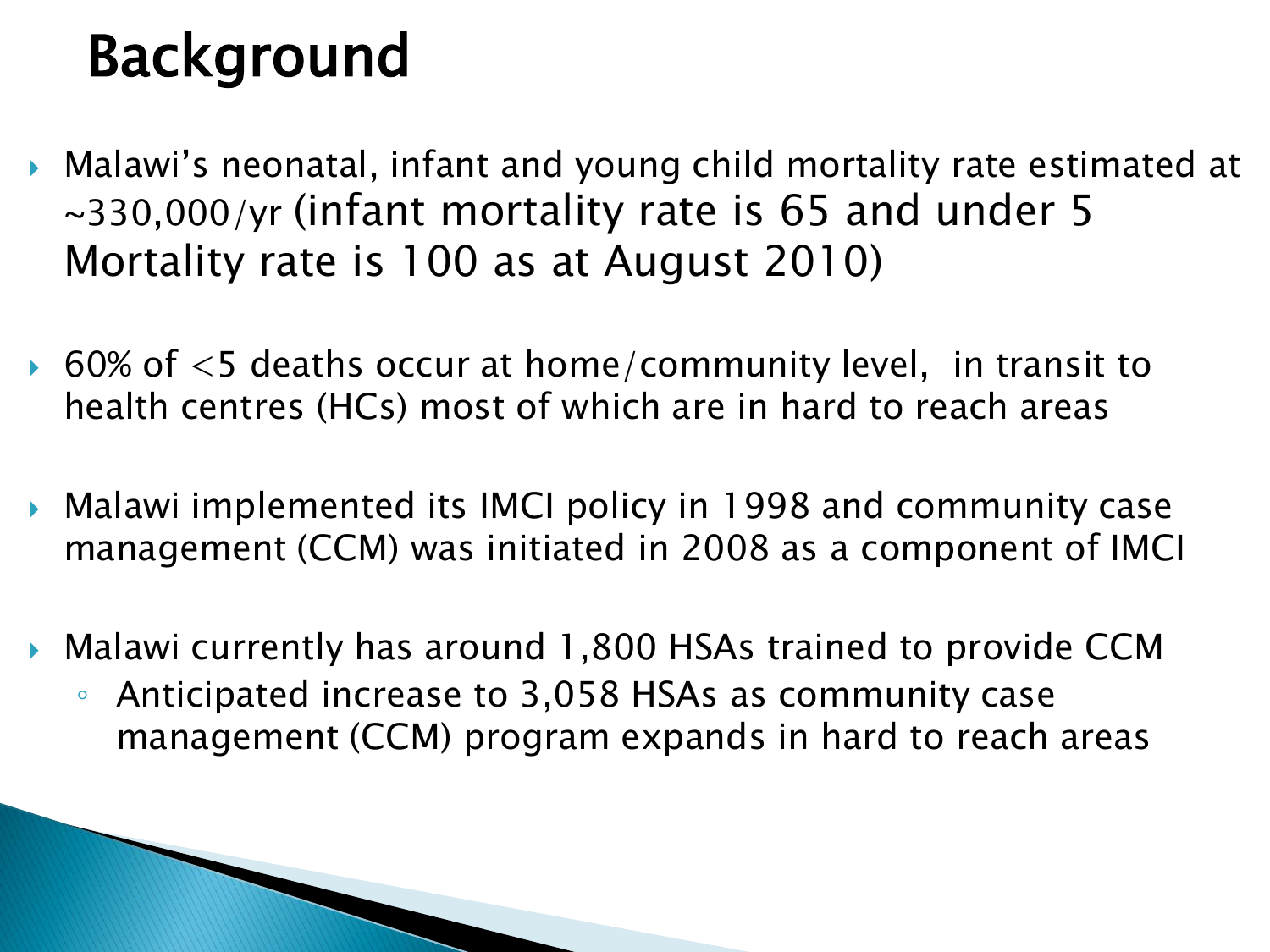#### HSA Surveys

- GoM and SC4CCM recently completed a baseline assessment of the CCM supply chain, which provided mostly quantitative data on product availability and supply chain performance
- GoM and SC4CCM conducted surveys and discussion groups with approx 80 HSAs in 4 districts
- The interviews focused on the four medicines that HSAs in Malawi currently use for treatment of malaria, diarrhea, and pneumonia in children under 5:
	- ACTs, ORS, Cotrimoxazole, and Paracetamol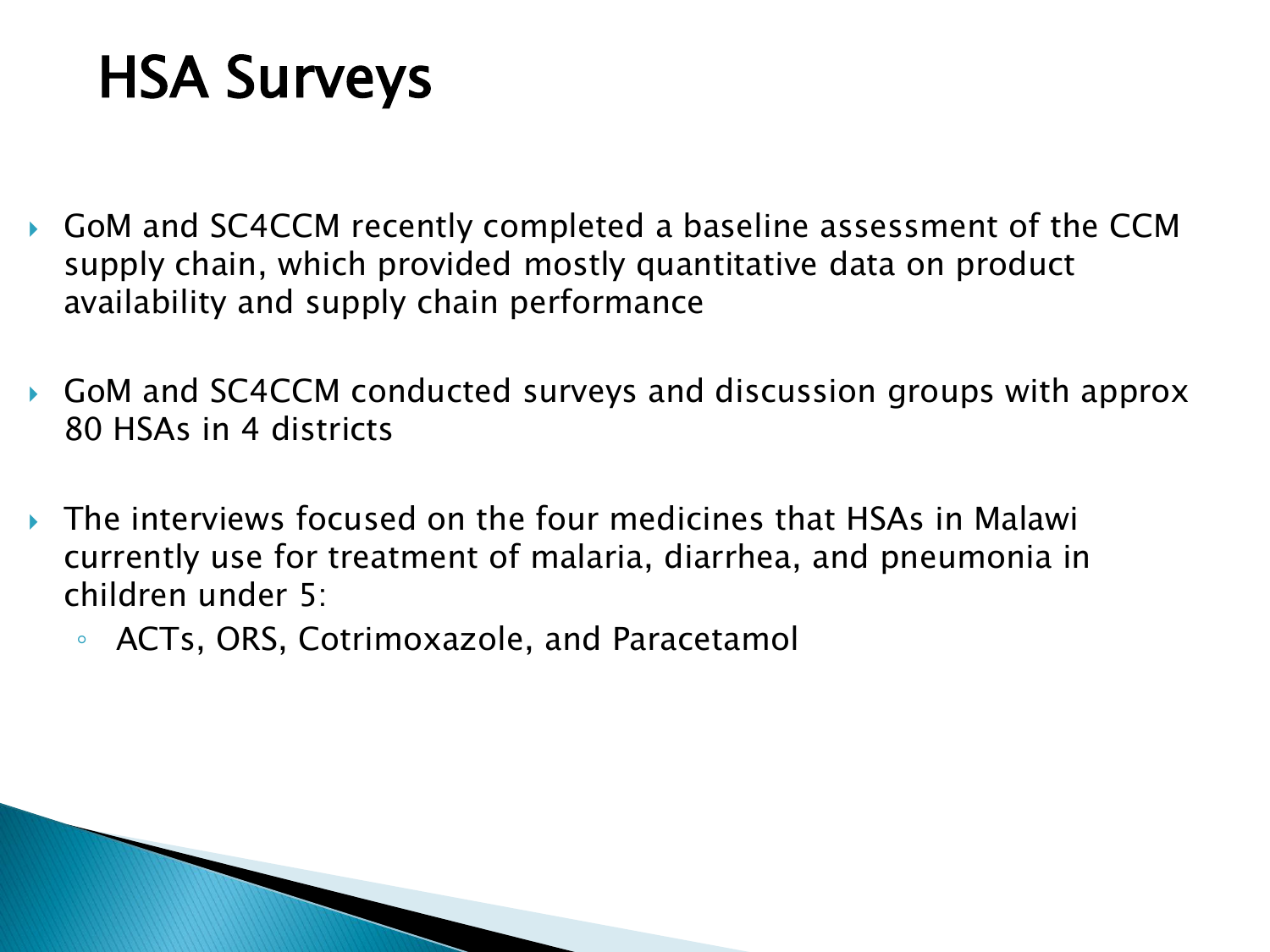# Survey Results: Formulation and Taste

- ▶ In general, health care workers feel that under-5 children find medicines in liquid form easier to take, and caretakers/HSAs find liquids easier to administer to a sick child:
	- Liquids
	- Tablets that easily dissolve
	- Sachets
- ▶ Fruit flavored medicines, preferred to non-flavoured or sour-tasting products
- ▶ HSAs reported that children found the Coartem to be very bitter tasting and this occasionally caused vomiting

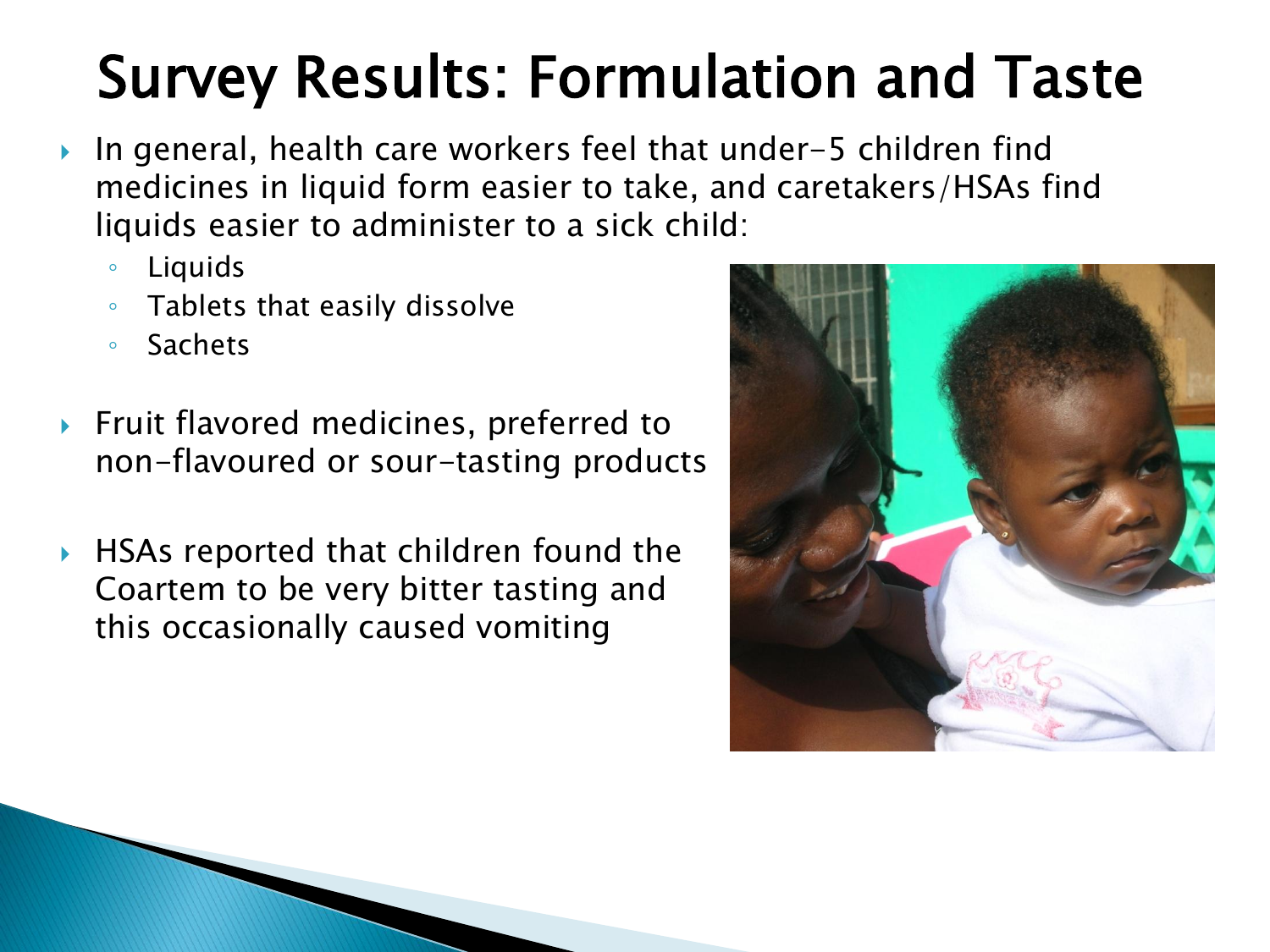# **Survey Results: Challenges with Tablets**

- ▶ Tablet splitting poses a significant challenge in the absence of splitters. (If splitting of tablets was necessary, HSAs preferred scored tablets)
- Challenges include:
	- Hygiene issues
	- Imprecise/ wrong dosing
	- Wastage: more likely to drop pills, incorrect splitting/crushing translate into losses
	- Accounting problems
	- Wrong dose/ineffective treatment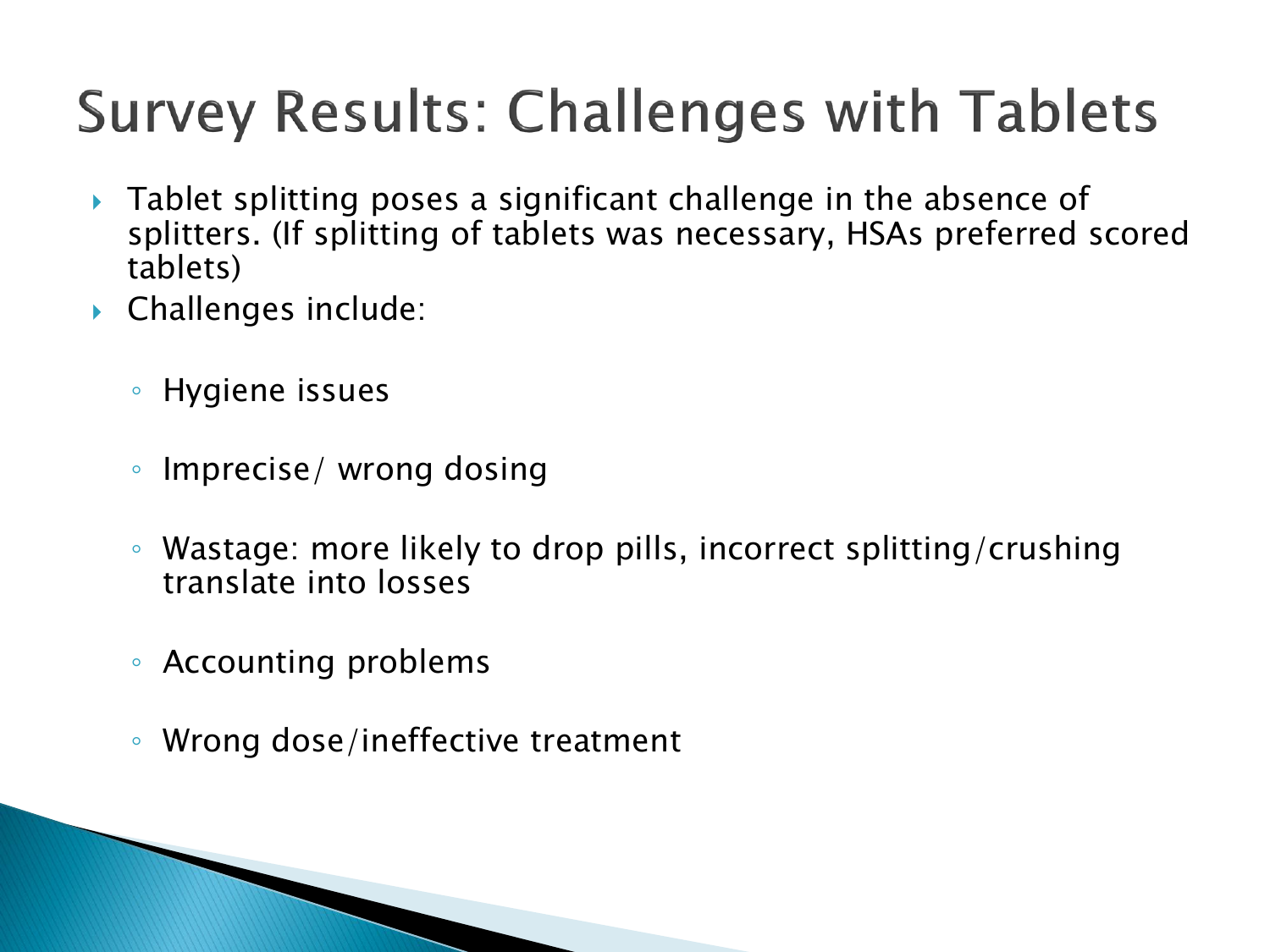# Survey Results: Packaging

- In general, blister packs of a full treatment course [e.g. Coartem] are preferred –
- While blister packs do demand extra space, the benefits offered by blister packs are considered to outweigh the cost of extra space
- Very difficult to manage large bottles of tablets (i.e. 500 or 1000 tablets per bottle)– there were challenges with:
	- Accounting
	- Sharing a bottle between HSAs because need was much lower
	- Contamination/losses

**The Communication of the Communication** 

- Repackage and labeling need extra time
- ▶ There are frequent stock outs of pill bags.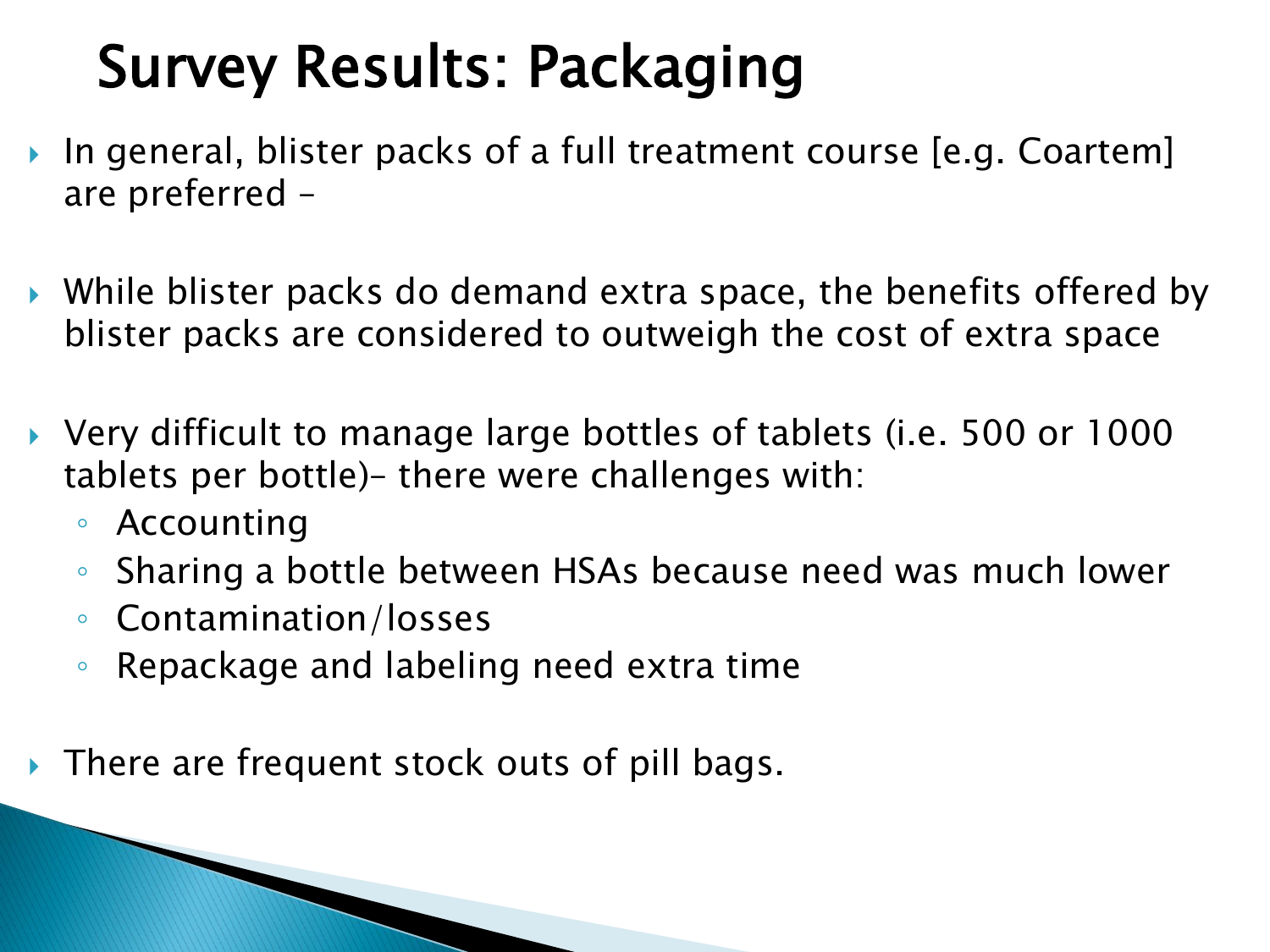### Survey Results: Labeling and Instructions

▶ Preference was given to packaging with clear labels and illustrations on how and when to take the medicines [e.g. Coartem or ORS]

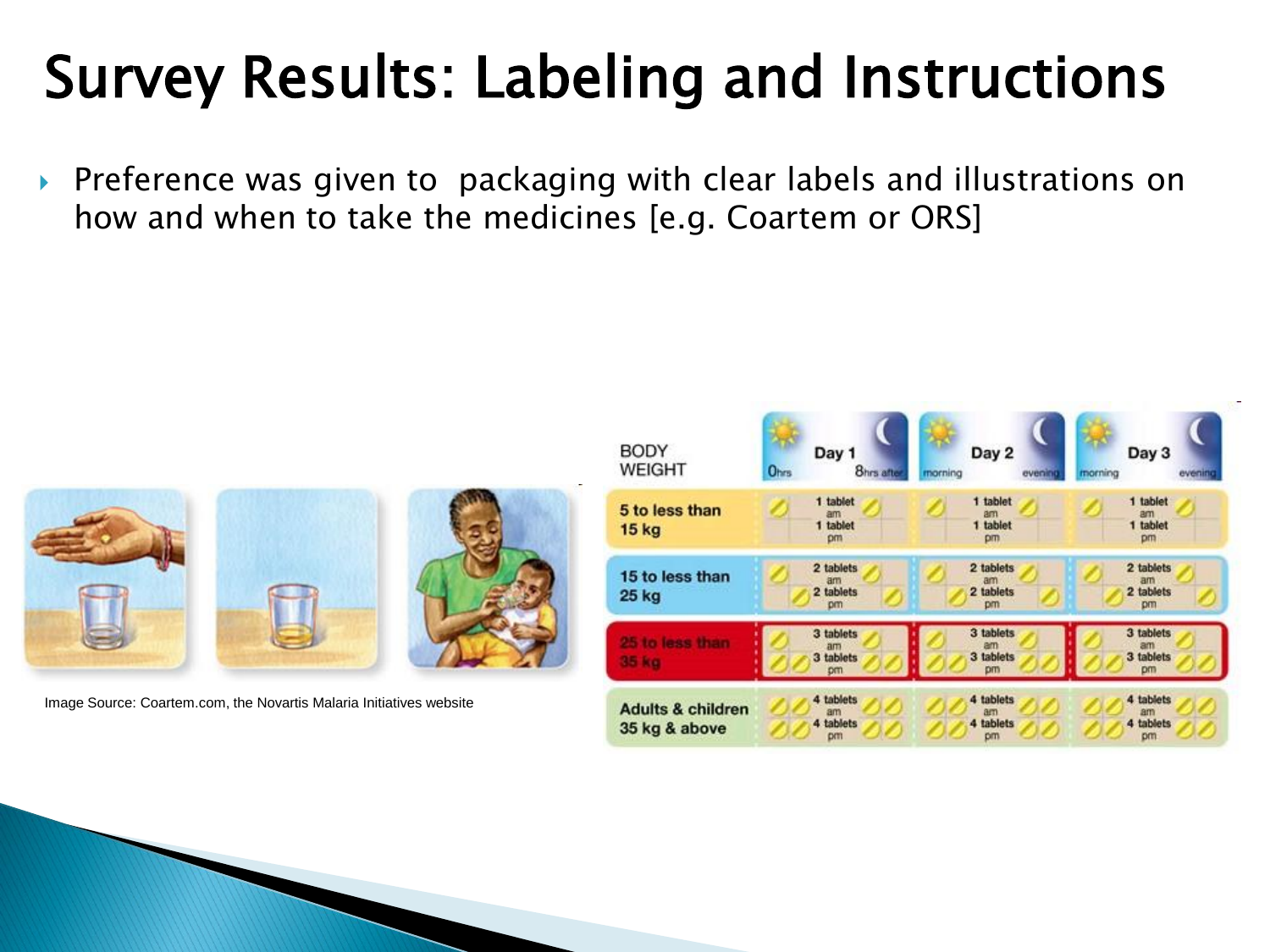### Survey Results: Patient & Product Experience

- ▶ Products with packaging with child picture, and also flavours such as orange , has positive effect on children. They easily identify themselves with the *'child'*, and flavours facilitate "**bonding**" with the products, such that the combined effect is *conditioning*. (which facilitates acceptability of the drug in future by same child due to learning/experience with the drug
- The *positive conditioning* is significant in inducing appetite in lowappetite children, or drug averse children
- There is *negative conditioning .* Children remember the past experience visuals and taste eg C



Image Source: PSI.org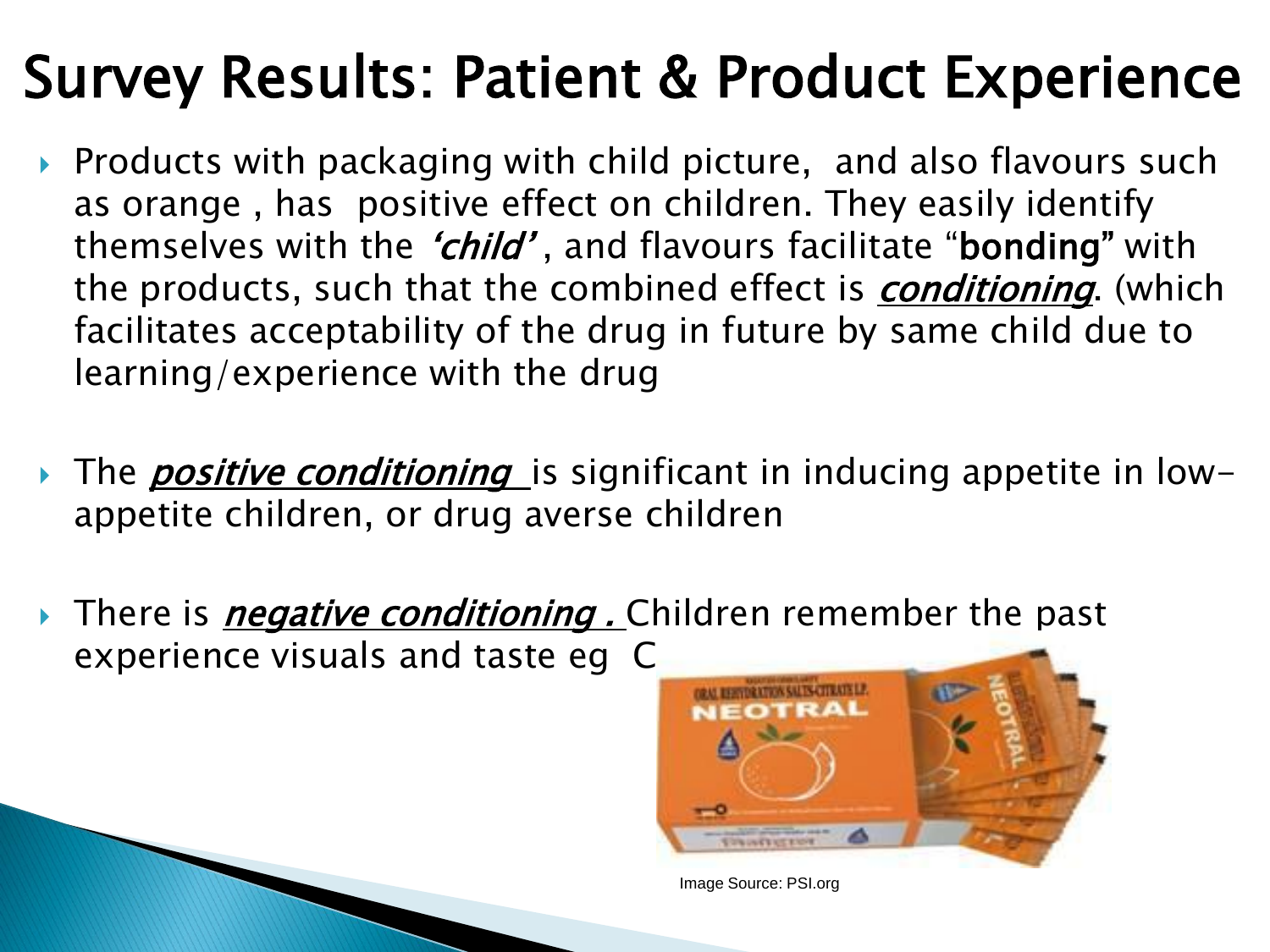### Recommendations – formulation and taste

- Enhance acceptability by aiming for better tasting, dispersible formulations
- ▶ Younger age groups (less than 36 months) usually have problems taking tabs, therefore medicines that can be administered as liquids are preferable
- Consider age and weight dosing recommendations in developing formulations to avoid the need for splitting tablets by community health workers
- Adding flavour across all formulations targeted at children will reduce irrational use related to caregiver and patient preference (i.e. patient wanting the orange-flavored product regardless of illness)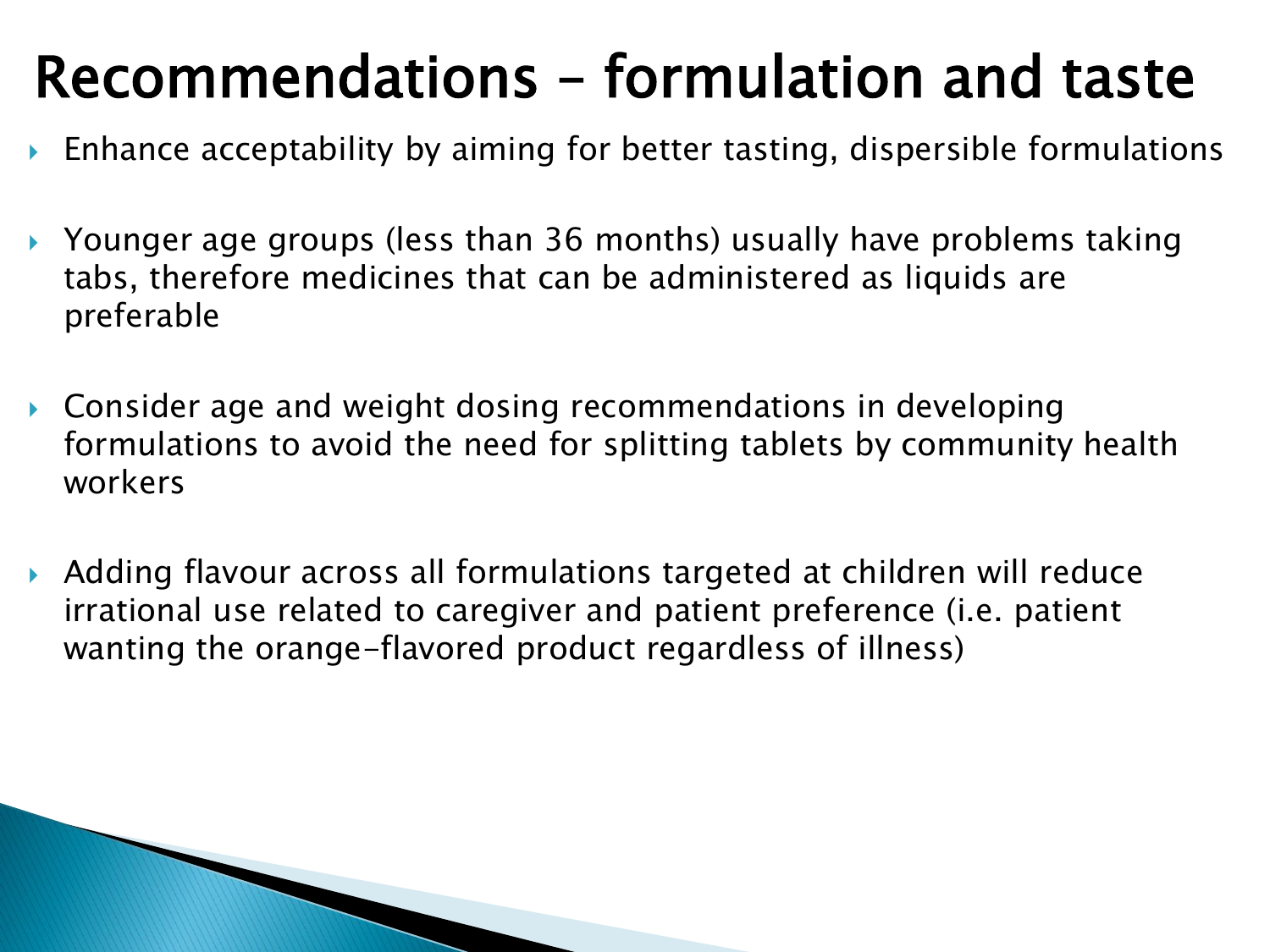#### Recommendations – packaging

 $\triangleright$  Products should be appropriately packaged by size for the community level

 Consider packaging illustration that facilitates transfer of information in low literacy environments